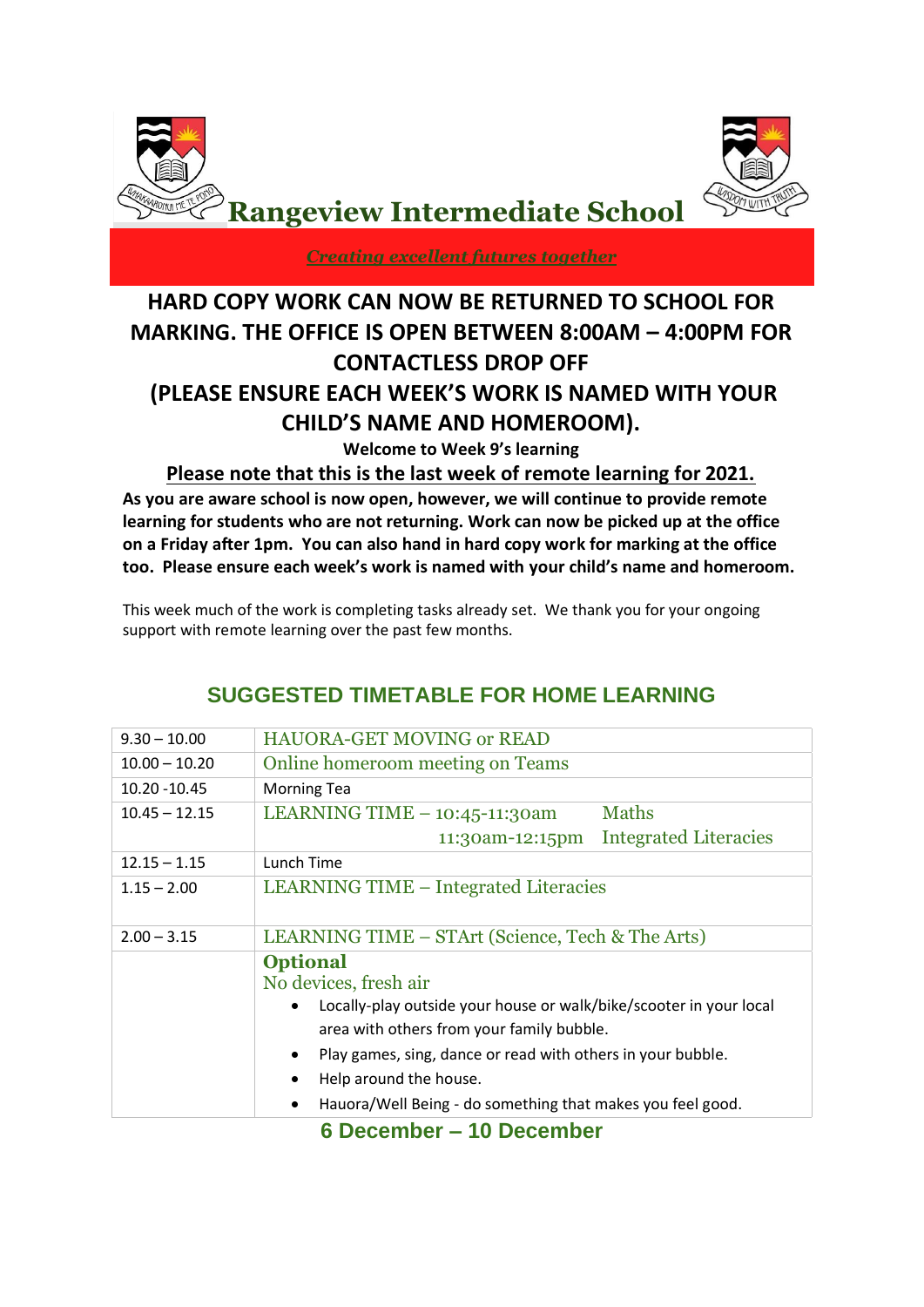# Subject Teachers Year 7

| Subject  | 7AY          | 7GRi         | 7JT        | 7KA        | 7NT            | 7PS     | 7SL        | 7SR        |
|----------|--------------|--------------|------------|------------|----------------|---------|------------|------------|
| Int.     | Aziana Yahid | Aziana Yahid | Jeni       | Jeni       | Nadine         | Sharoon | Sharoon    | Sarah      |
| Literacy |              |              | Cartwright | Cartwright | <b>Hoskins</b> | Lata    | Lata       | Richardson |
| Maths    | Grant        | Grant        | Premila    | Niva Tamua | Niva           | Premila | Grant      | Kyle Dowse |
|          | Richardson   | Richardson   | Sharma     |            | Tamua          | Sharma  | Richardson |            |

# Subject Teachers Year 8

| Subject  | 8CM             | 8CW            | 8FS         | 8JH        | 8KD        | 8NH        | 8RA     | 8RM      |
|----------|-----------------|----------------|-------------|------------|------------|------------|---------|----------|
| Int.     | Nirmala         | Sarah          | Nirmala     | Nadine     | Sarah      | Nadine     | Aziana  | Sharoon  |
| Literacy | Ravishanker     | Richardson     | Ravishanker | Hoskins    | Richardson | Hoskins    | Yahid   | Lata     |
|          |                 |                |             |            |            |            |         |          |
| Maths    | Robyn           | Riccardo       | Niva Tamua  | Kelly      | Kyle       | Kelly      | Premila | Robyn    |
|          | <b>McMillan</b> | <b>Marques</b> |             | Carseldine | Dowse      | Carseldine | Sharma  | McMillan |

# SUBJECT INSTRUCTIONS

### Health and Physical Education (PE)

You can continue with the tasks below to keep you moving.

- The three scavenger hunts you can do through the week.
- The 60sec Lockdown Challenge. Complete the 60secs tasks and see if you can earn a Bronze, Silver or Gold reward.
- The Lockdown Physical Activity Ideas tasks has some ideas to keep you active.
- Concentration Tasks
- Cultural/Traditional Games Tasks
- Do something that gets your heart rate up and makes you feel good and energized for the day.
- TVNZ on demand also offer Les Mills Born to Move classes. A chance to get moving to the music and have fun and active way.

### Maths

Please spend 10 minutes on Prototec daily to continually practice and improve your mathematical number recall.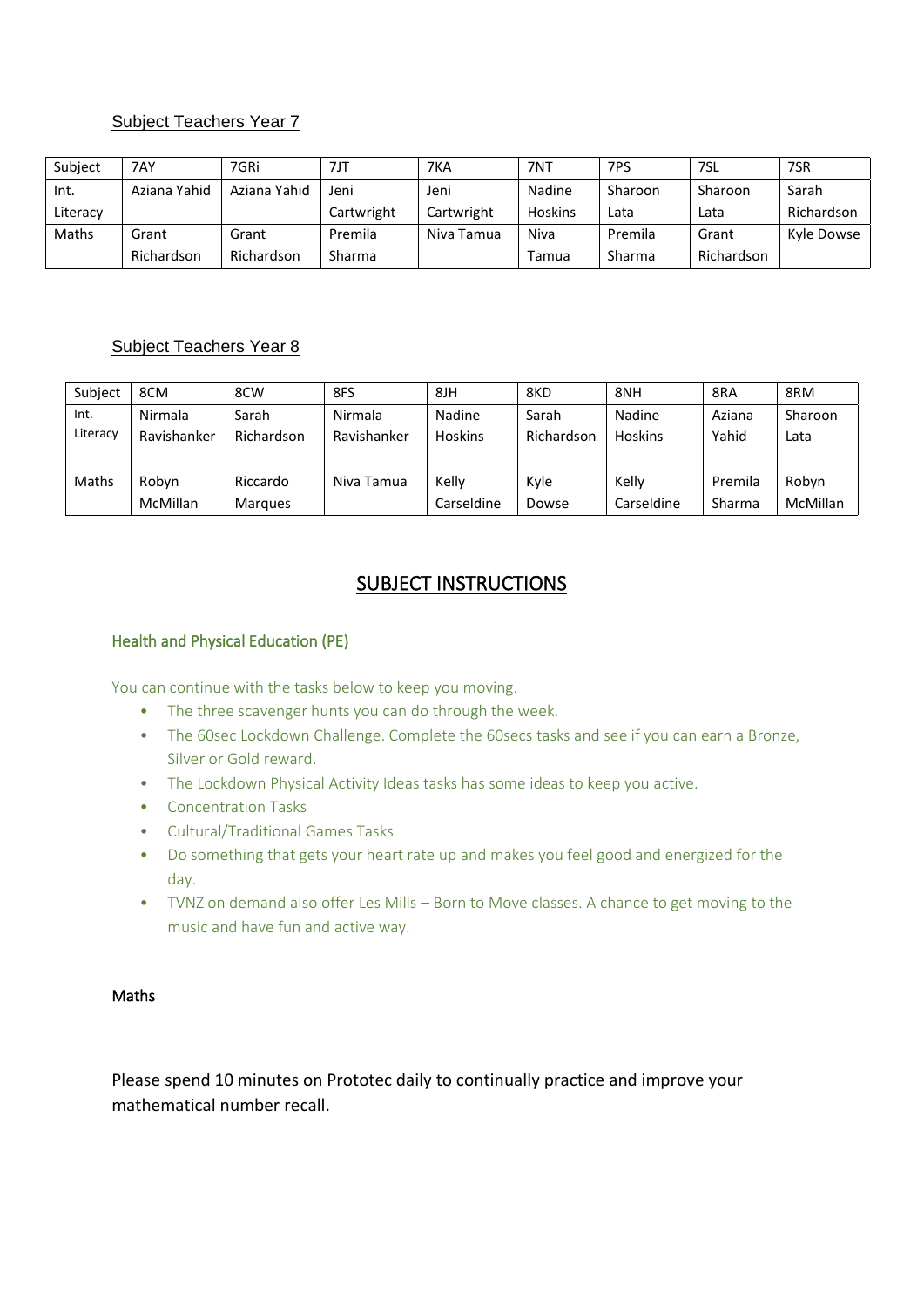- The work you received 2 weeks ago continues for this for week
- There are several Mystery Challenges to help revise your skills and knowledge.
- There are practical challenge uses different skills that we have covered in Geometry this term. Please complete this striving for accuracy, neatness and creativity. For this you will need to plan first and work carefully. Please make it your best work.
- The completed work from the symmetry challenge can be returned to school where we will choose some to be displayed around the school.
- Teachers will continue to be available to support you if needed.

### **STArt**

Monday 29<sup>th</sup> Nov to Friday 3<sup>rd</sup> December There is one document this week Learning Experiences

• Learning Experiences - Choose another activity from the learning experiences to complete one activity, and review the task once finished. If you have created something please add a photo to your work if it is online, or email it to your teacher.

#### Integrated Literacies

- The work you received over the last few weeks continues for this for week.
- This is your last chance to complete outstanding work and publish your book creation.
- A new reading task has been uploaded and you can collect it from the office should you need a hard copy.

#### **INFORMATION FOR PARENTS**

#### **FAQ's**

### **How will my child receive their work?**

- Work will be emailed to all parents. This will be sent in a PDF format, if you would prefer the work in a Word document please inform the office.
- You do not have to print the emails, they can work from a device onto paper, please see comments below about returning work for feedback.
- If your child has access to Teams the work will be uploaded as assignments and you therefore **do not** need to open/print the emails.

### **What happens if my child does not know what to do or does not understand the work?**

- The first person to contact should be the subject teacher your child has for that subject, preferably by email. See table above for teacher's name
- With the Science activities for this week, please email the teacher your child has for Technology, Art, Music or Food Technology in Term 3. (If unsure who this is, please email the homeroom teacher or the office- office@rangeview.school.nz)